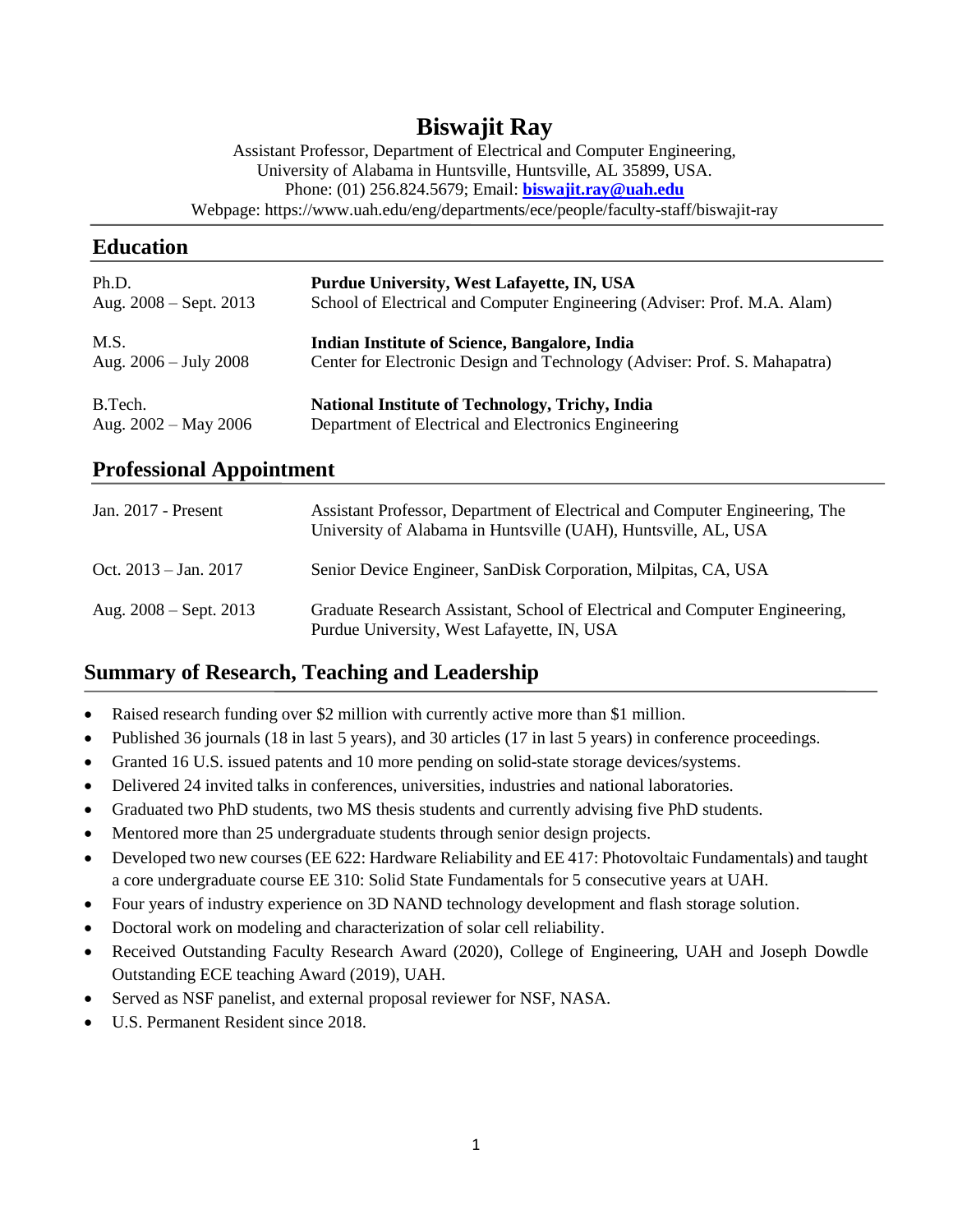# **Selected Honors and Awards**

- (2022) NSF CAREER Award
- (2020) Outstanding Faculty Research Award, College of Engineering, UAH
- (2020) Outstanding Junior Faculty Award, College of Engineering, UAH
- (2019) Elevated to IEEE Senior Member
- (2019) NSF EPSCoR Research Fellow (RII Track-4).
- (2019) Joseph Dowdle Outstanding ECE Faculty Award, UAH
- (2017) New Faculty Award, UAH
- (2014) Innovation Award, SanDisk Corporation, USA.
- (2013) Best student paper award finalist, IEEE Photovoltaic Specialist Conference, Tampa, FL, USA.
- (2012) Best poster award, IEEE Photovoltaic Specialist Conference, Austin, TX, USA.
- (2012) Best poster award, Symposium on Nanomaterial for Energy, Indo-US workshop, IN, USA.
- (2011) Best student paper award finalist, IEEE Photovoltaic Specialist Conference, Seattle, WA, USA.
- (2011) Graduate Student Mentor Award, Purdue University, West Lafayette, IN, USA.
- (2009) Technoinventor Award for master's thesis, Indian Semiconductor Association, India.
- (2006) Ministry of Human Resource Development Scholarship, Government of India
- (2006) Academic Excellence Award for undergraduate study, NIT Trichy, India.
- (2002) North Eastern Council Scholarship for undergraduate study, Government of India.
- (2002) First rank from North Eastern India, Indian National Mathematical Olympiad

# **Sponsored Research (Total amount > \$2 Million; currently active > \$1 Million)**

- 1. National Science Foundation (Award # 2145311) Title: *"CAREER: Leveraging physical properties of modern flash memory chips for resilient, secure, and energy-efficient edge storage systems"* Period: 10/01/2022 - 09/30/2027 Amount: \$650,000 Investigators: Biswajit Ray (PI)
- 2. Alabama Commission for Higher Education, Graduate Research Scholars Program Title: "*Energy-efficient storage system for space applications*" Period: 08/01/2021-07/30/2022 Amount: \$25,000 (Student Fellowship) Investigators: Biswajit Ray (PI)
- 3. Defense Advanced Research Projects Agency (DARPA contract # W911NF2120047) Title: "*Development of ultrafast cameras for quantum heat assisted detection and ranging (Q-HADAR)*" Period: 01/01/2021-09/30/2025 Amount: \$1,356,087 (My portion: \$363,349) Investigators: PI: Zubin Jacob (Purdue Univ.), Co-Is: Biswajit Ray (UAH), Vishnu Boddeti (MSU)
- 4. Department of Energy, Office of Nuclear Energy (Nuclear Science User Facilities (NSUF) Rapid Turnaround Experiment (RTE) Award # 247446) Title: *"Investigation of Total Dose Effects on Data Corruption Rates in 3-D Non-volatile Memory"* Period: 5/14/2020-5/13/2021 Amount: \$50,000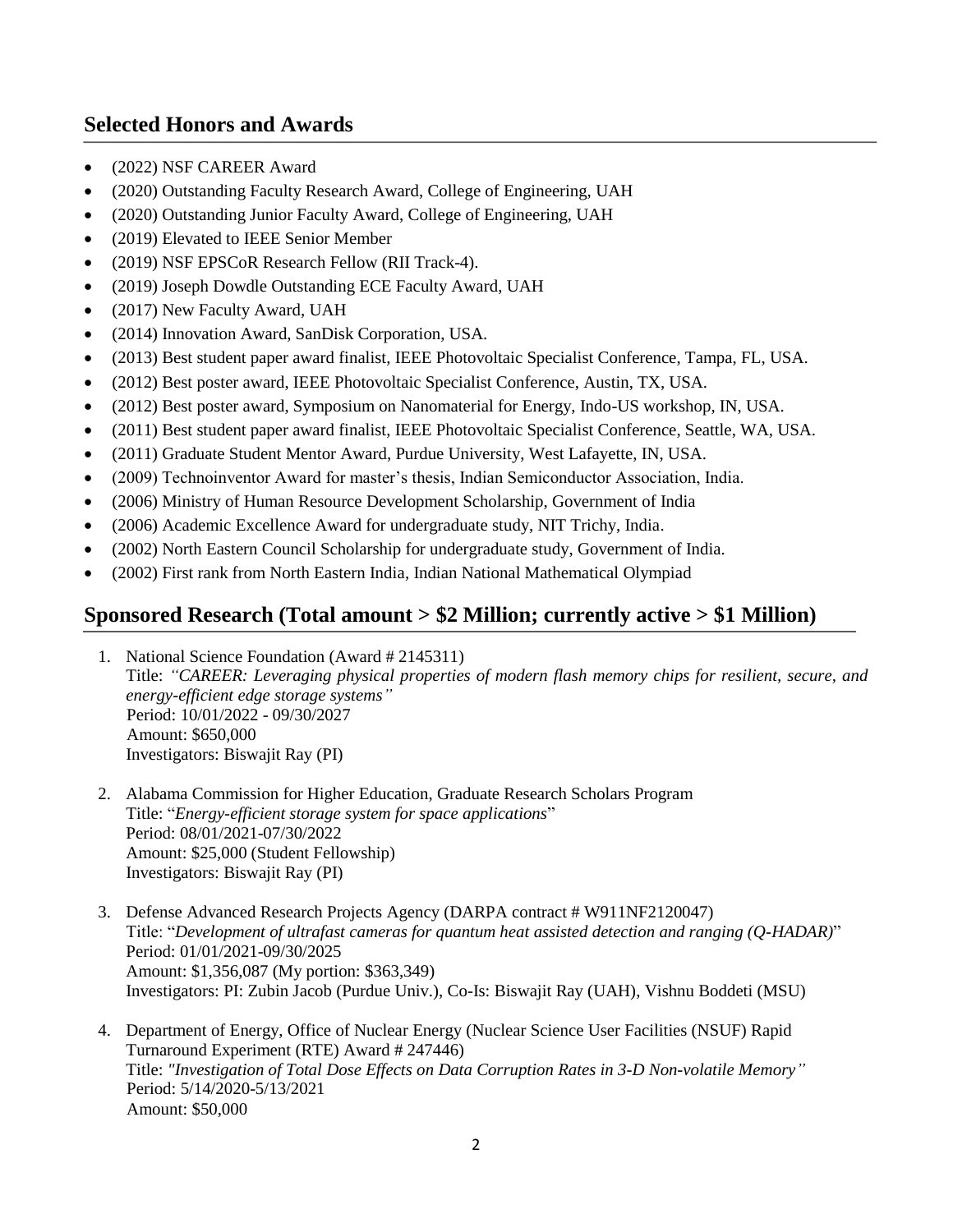Investigators: Biswajit Ray (PI)

- 5. National Science Foundation (Award # 2007403) Title: *" CNS Core: Small: Ensuring Privacy by Runtime Analog Sanitization of Solid-State Storage Devices"* Period: 10/01/2020 - 09/30/2023 Amount: \$496,925 Investigators: Biswajit Ray (PI), Aleksandar Milenkovic (Co-I)
- 6. National Science Foundation (Award # 1929099) Title: *" RII Track-4: Real-Time Radiation Dosimetry Using Flash Memory"* Period: 12/15/2019-11/30/2022 Amount: \$233,345 Investigators: Biswajit Ray (Single – PI)
- 7. National Science Foundation (Award # 1935676) Title: *"SitS NSF-UKRI: Real-time and Continuous Monitoring of Phosphates in the Soil with Graphene-Based Printed Sensor Arrays"* Period: 01/01/2020-12/31/2022 Amount: \$799,950 (My portion of fund: \$120,000) Investigators: PI: Suprem Das (KSU), Co-Is: Biswajit Ray (UAH), Saugata Datta (UTSA)
- 8. The University of Alabama in Huntsville (Charger Innovation Fund) Title: *Ensuring Privacy by Instant Secure Data Deletion in Solid-State Storage Devices* Period: 05/01/2020 – 12/31/2020 Amount: \$10,000 Investigators: Biswajit Ray (Single – PI)
- 9. Department of Energy, Office of Nuclear Energy (Nuclear Science User Facilities (NSUF) Rapid Turnaround Experiment (RTE) Award # 244738) Title: *"In-situ investigation of irradiation damage on non-volatile memory"* Period: 5/14/2019-5/13/2020 Amount: \$50,000 Investigators: Biswajit Ray (Single – PI)
- 10. The University of Alabama in Huntsville (Charger Innovation Fund) Title: *True Random Number Generator for Internet of Things Applications* Period: 6/26/2018 – 1/31/2019 Amount: \$15,000 Investigators: Biswajit Ray (Single – PI)
- 11. The University of Alabama in Huntsville (Charger Innovation Fund) Title: *Smart Phone Based Application for Continuous Radiation Monitoring* Period: 6/26/2017 – 2/26/2018 Amount: \$15,000 Investigators: Biswajit Ray (Single – PI)
- 12. The University of Alabama in Huntsville (#234384- New Faculty Research Award) Title: *Security Primitives Using Flash Memory* Period: 11/20/17– 11/19/18 Amount: \$10,000 Investigators: Biswajit Ray (Single – PI)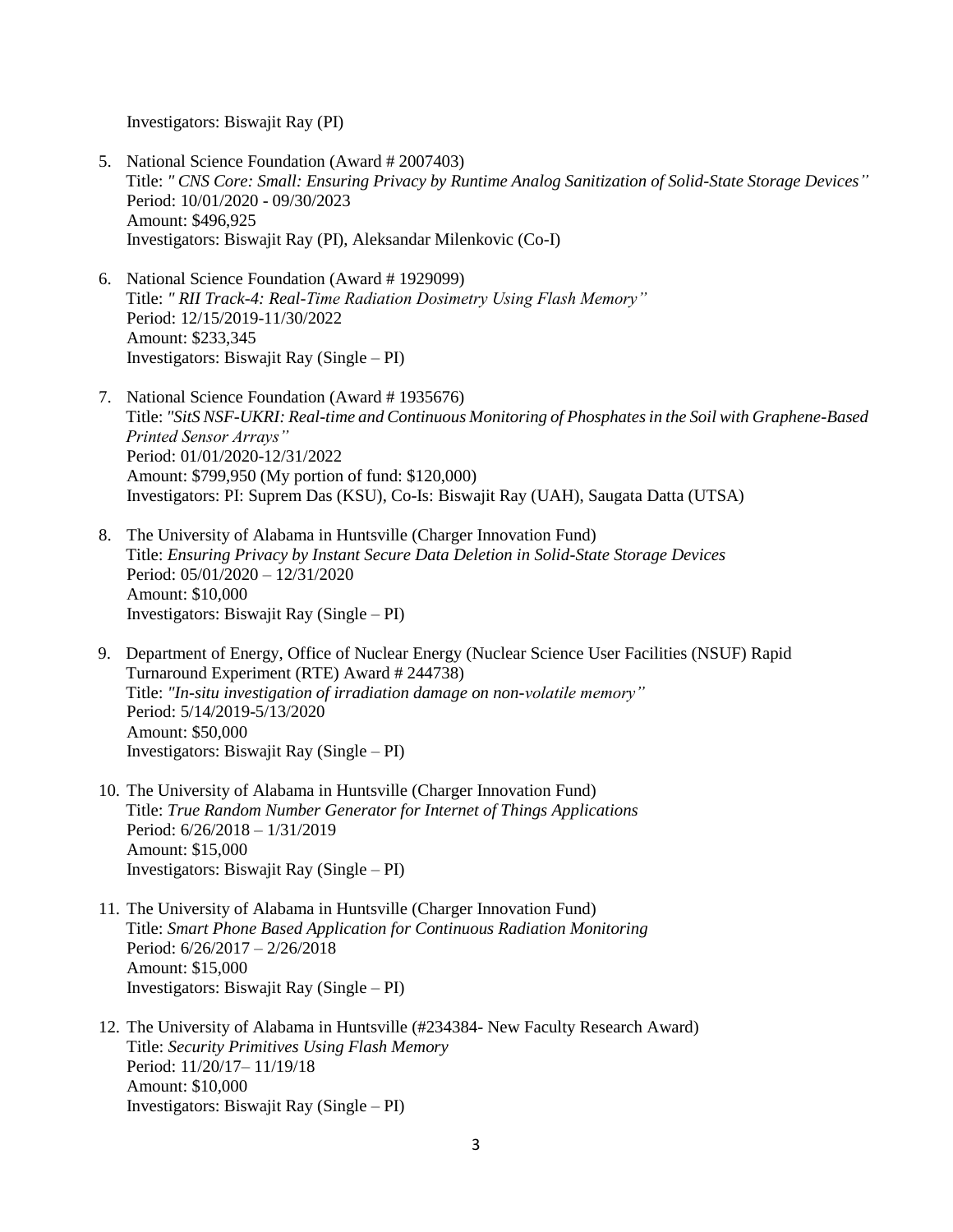## **Journal Publication**

## **From UAH:**

- 1. M. Buddhanoy, P. Kumari, U. Surendranathan, M. Wasiolek, K. Hattar, and **B. Ray**, "Total-Ionizing-Dose Effects on Long-term Data Retention Characteristics of Commercial 3-D NAND Memories," IEEE Transactions on Nuclear Science (accepted).
- 2. P. Kumari, U. Surendranathan, M. Wasiolek, K. Hattar, N.P. Bhat and **B. Ray**, "Analytical Bit-Error Model of NAND Flash Memories for Dosimetry Application," IEEE Transactions on Nuclear Science (accepted).
- 3. U. Surendranathan, M. Wasiolek, K. Hattar, D.M. Fleetwood, and **B. Ray**, "Total-Ionizing-Dose Effects on Read Noise of MLC 3-D NAND Memories," IEEE Transactions on Nuclear Science (accepted).
- 4. M. Buddhanoy, S. Sakib, U. Surendranathan, M. Wasiolek, K. Hattar, A. Milenkovic, and **B. Ray**, "Total-Ionizing-Dose Resistant Novel Data Encoding Technique for NAND Flash Memory," IEEE Transactions on Nuclear Science (under review).
- 5. Md Raquibuzzaman, A. Milenkovic, and **B. Ray**, "EXPRESS: Exploiting energy-accuracy trade-offs in 3D NAND flash memory for energy-efficient storage," MDPI Electronics (accepted).
- 6. S. Sakib, A. Milenkovic, and **B. Ray**, "Flash-DNA: Identifying NAND Flash Memory Origins Using Intrinsic Array Properties," IEEE Transactions on Electron Devices, vol. 68, no. 8, pp. 3794-3800, 2021.
- 7. S. Sakib, Md Raquibuzzaman, M. Wasiolek, K. Hattar, and **B. Ray**, "Total Ionizing Dose Effects on Physical Unclonable Function from NAND Flash Memory," IEEE Transactions on Nuclear Science, 2021, vol. 68, no. 7, pp. 1445-1453, 2021.
- 8. U. Surendranathan, P. Kumari, M. Wasiolek, K. Hattar, T. Boykin and **B. Ray**, "Gamma Ray Induced Error Pattern Analysis for MLC 3-D NAND Flash Memories," IEEE Transactions on Nuclear Science, vol. 68, no. 5, pp. 733-739, 2021.
- 9. P. Kumari, U. Surendranathan, M. Wasiolek, K. Hattar, N.P. Bhat and **B. Ray**, "Radiation Induced Error Mitigation by Read-Retry Technique for MLC 3-D NAND Flash Memory," IEEE Transactions on Nuclear Science, vol. 68, no. 5, pp. 1032-1039, 2021.
- 10. P. Poudel, **B. Ray**, and A. Milinkovic, "Microcontroller Fingerprinting Using Partially Erased NOR Flash Memory Cells," ACM Transactions on Embedded Computing Systems, vol. 20, no. 3, article no. 26, 2021.
- 11. P. Kumari, S. Huang, M. Wasiolek, K. Hattar, and **B. Ray**, "Layer Dependent Bit Error Variation in 3-D NAND Flash Under Ionizing Radiation," IEEE Transactions on Nuclear Science, vol. 67, no. 9, pp. 2021-2027, 2020.
- 12. M. Hasan and **B. Ray**, "Reliability of NAND Flash Memory as a Weight Storage Device of Artificial Neural Network," IEEE Transactions on Device and Materials Reliability, vol. 20, no. 3, pp. 596-603, 2020.
- 13. S. Sakib, A. Milenkovic, and **B. Ray**, "Flash Watermark: An Anti-Counterfeiting Technique for NAND Flash Memories," IEEE Transaction on Electron Devices, vol. 67, no. 10, pp. 4172–4177, 2020.
- 14. S. Sakib, A. Milenkovic, M. T. Rahman, and **B. Ray**, "An Aging-Resistant NAND Flash Memory Physical Unclonable Function," IEEE Transaction on Electron Devices, vol. 27, no. 3, pp. 937–943, Mar. 2020.
- 15. S. Huang, T. B. Boykin, R. S. Gorur and **B. Ray**, "Electrical Tree Formation in Polymer-Filler Composites," IEEE Transactions on Dielectrics and Electrical Insulation, vol. 26, no. 6, pp. 1853-1858, Dec. 2019.
- 16. B. Talukder, **B. Ray**, D. Forte, and M. T. Rahman "PreLatPUF: Exploiting DRAM Latency Variations for Generating Robust Device Signatures," IEEE Access, vol. 7, no. 1, pp. 81106-81120, 2019.
- 17. P. Poudel, **B. Ray**, and A. Milinkovic, "Microcontroller TRNGs Using Perturbed States of NOR Flash Memory Cells," IEEE Transaction on Computer, vol. 68, no. 2, pp. 307–313, 2019.
- 18. S. Sakib, P. Kumari, B.M.S.B. Talukder, M.T. Rahman, **B. Ray**, "Non-Invasive Detection Method for Recycled Flash Memory Using Timing Characteristics," MDPI Cryptography, vol. 2, no. 3, pp. 17, Aug. 2018.

*(This work was highlighted in IEEE Spectrum, phys.org, The Resister, etc.)*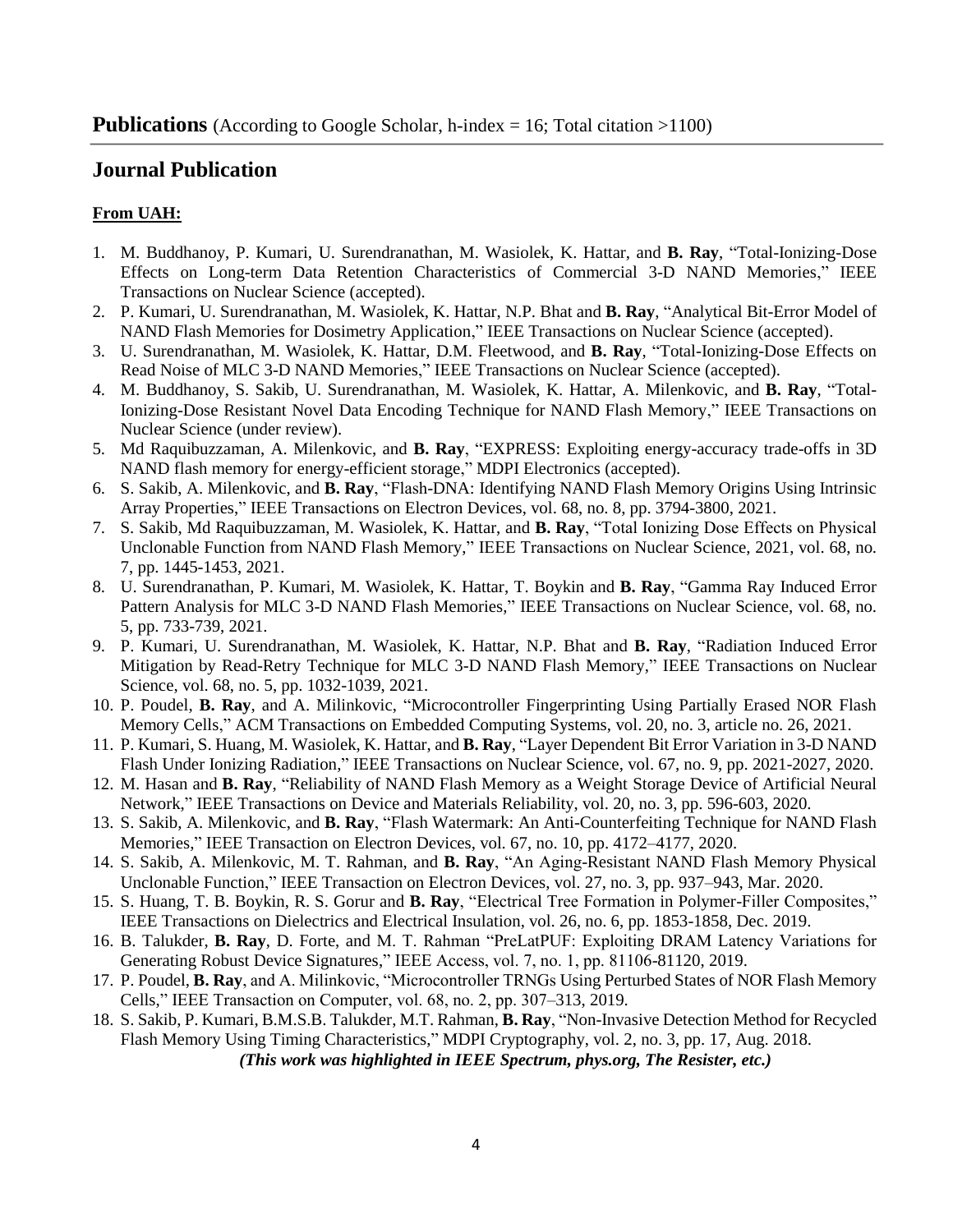- 19. M. Raquibuzzaman, **B. Ray**, T. B. Boykin, and R. S. Gorur, "Polymer-Metal Layered Structures for Improved Energy Storage Density," IEEE Transactions on Dielectrics and Electrical Insulation, vol. 15, no. 6, pp. 2375- 2379, 2018.
- 20. **B. Ray**, and A. Milenkovic, "True Random Number Generation Using Read Noise of Flash Memory Cells," IEEE Transaction on Electron Devices, vol. 65, no. 2, pp. 963-969, 2018.

## **Prior to UAH:**

- 21. **B. Ray**, A.G. Baradwaj, M.R. Khan, B.W. Boudouris, and M.A. Alam, "Collection-limited theory interprets the extraordinary response of single semiconductor organic solar cells," Proceedings of the National Academy of Sciences, 112 (36), 11193-11198, 2015.
- 22. **B. Ray**, A.G. Baradwaj, B.W. Boudouris, and M.A. Alam, "Defect Characterization in Organic Semiconductors by Forward Bias Capacitance Analysis," The Journal of Physical Chemistry C 118 (31), 17461-17466, 2014.
- 23. J.H. Beck, **B. Ray**, R.R. Grote, R.M. Osgood, C.T. Black, M.A. Alam, I. Kymissis, "Nanostructured Electrodes Improve the Fill Factor of Organic Photovoltaics," IEEE Journal of Photovoltaics, 4(4), 1100 - 1106, 2014.
- 24. R.K. Chavali, J.R. Wilcox, **B. Ray**, J.L. Gray, and M. A. Alam, "Correlated Non-Ideal Effects of Dark and Light I-V Characteristics in a-Si/c-Si Heterojunction Solar Cells," IEEE Journal of Photovoltaics, 4(3), 763 - 771, 2014.
- 25. M.R. Khan, **B. Ray**, M.A. Alam, "Prospects of layer-split tandem cells for high-efficiency OPV," Solar Energy Materials and Solar Cells, vol. 120, 716-723, 2014.
- 26. M.A. Alam, **B. Ray**, M.R. Khan, and S. Dongaonkar, "The Essence and Efficiency Limits of Bulk-Heterostructure Organic Solar Cells: A Polymer-to-Panel Perspective," Journal of Materials Research, 28 (4), 2013. *(Invited Feature Article)*
- 27. **B. Ray**, M.R. Khan, C.T. Black, and M.A. Alam, "Nano-structured Electrode for Organic Solar Cells: Analysis and Design Fundamentals," IEEE Journal of Photovoltaics, 3(1), 318-329, 2013.
- 28. **B. Ray**, and M.A. Alam, "Achieving Fill Factor Above 80% in Organic Solar Cells by Charged Interface," IEEE Journal of Photovoltaics, 3(1), 310-317, 2013.
- 29. J.E. Allen, **B. Ray**, M.R. Khan, K.G. Yager, M.A. Alam, C.T. Black, "Self-assembly of single dielectric nanoparticle layers and integration in polymer-based solar cells," Applied Physics Letters, 101(6), 063105, 2012.
- 30. J. Li, **B. Ray**, M. Alam, and M. Ostling, "On the Threshold of Hierarchal Percolating Systems," Physical Review E, vol. 85, p. 021109, 2012.
- 31. **B. Ray**, M.S. Lundstrom, and M.A. Alam, "Can morphology tailoring improve the open circuit voltage of organic solar cells?" Applied Physics Letters, vol. 100, pp. 013307-3, 2012.

#### *(Recognized as one of the most notable APL articles published in 2012)*

- 32. **B. Ray**, and M.A. Alam, "Random vs regularized OPV: Limits of performance gain of organic bulk heterojunction solar cells by morphology engineering," Solar Energy Materials and Solar Cells, vol. 99, pp. 204-212, 2012**.**
- 33. **B. Ray**, P.R. Nair, and M.A. Alam, "Annealing Dependent Performance of Organic Bulk-Heterojunction Solar Cells: A Theoretical Perspective," Solar Energy Materials and Solar Cells, vol.95, pp. 3287-3294, 2011.
- 34. **B. Ray**, and M.A. Alam, "A compact physical model for morphology induced intrinsic degradation of organic bulk heterojunction solar cell," Applied Physics Letters, vol. 99, pp. 033303-3, 2011.
- 35. **B. Ray**, and S. Mahapatra, "Modeling of Channel Potential and Subthreshold Slope of Symmetric Double Gate Transistor," IEEE Transactions on Electron Devices, Vol. 56, No. 2, pp. 260-266, 2009.
- 36. **B. Ray**, and S. Mahapatra, "Modeling and analysis of body potential of cylindrical Gate-All-Around nanowire transistor," IEEE Transactions on Electron Devices, Vol. 55, No. 9, pp. 2409-2416, 2008.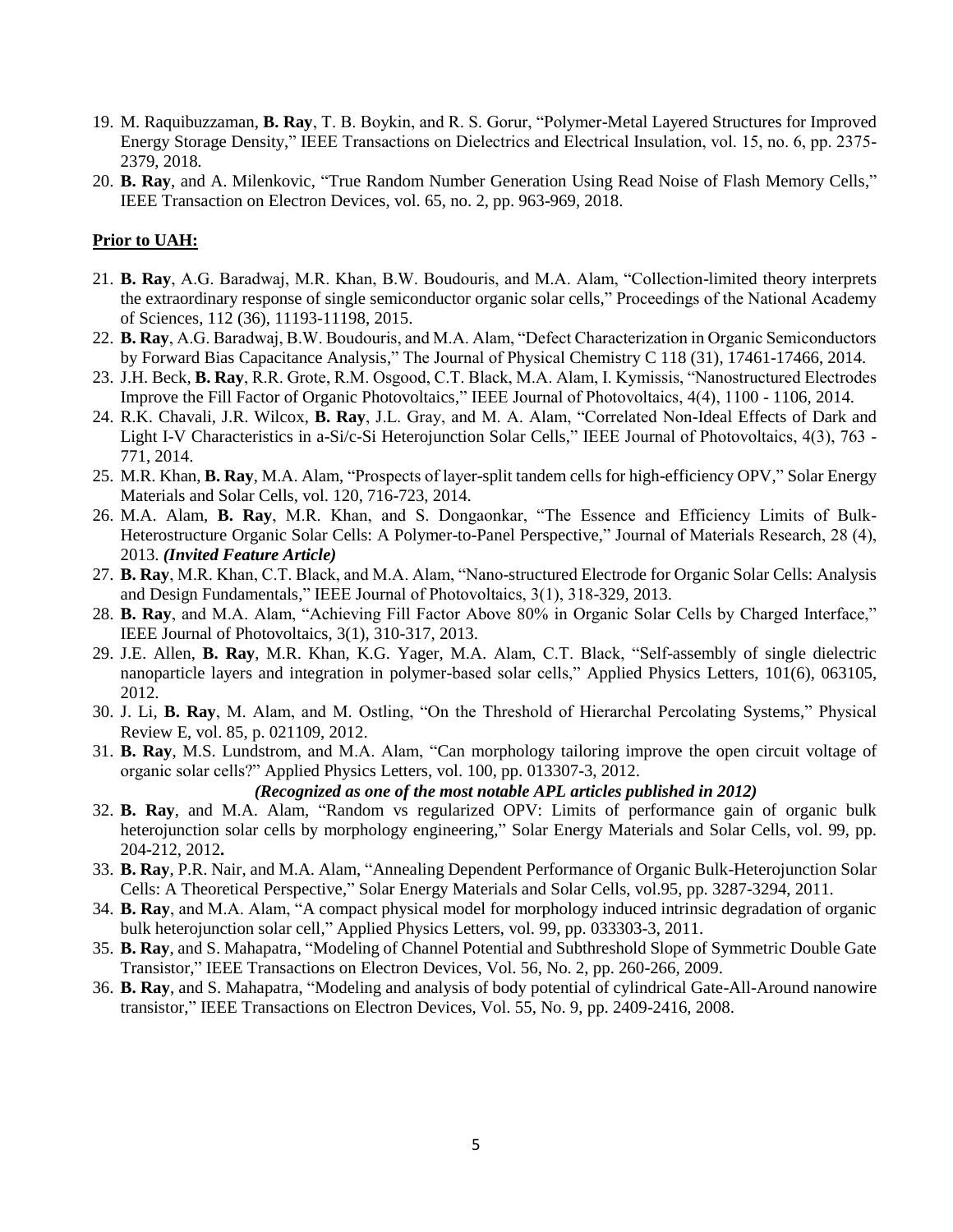## **Peer-Reviewed Conference Proceedings**

## **From UAH:**

- 1. Md Raquibuzzaman, A. Milinkovic, and **B. Ray**, "Instant Data Sanitization on Multi-Level-Cell NAND Flash Memory," IEEE Design and Automation Conference 2021. (under review).
- 2. Md Raquibuzzaman, A. Milenkovic, and **B. Ray**, "Layer-to-Layer Endurance Variation of 3D NAND", in Proc. of the 2021 IEEE International Reliability Physics Symposium, 2021 (accepted).
- 3. M. Buddhanoy, S. Sakib, and **B. Ray**, "Runtime Variability Monitor for Data Retention Characteristics of Commercial NAND Flash Memory," in Proc. of the 2021 IEEE International Reliability Physics Symposium, 2021.
- 4. P. Poudel, **B. Ray**, and A. Milinkovic, "Flashmark: Watermarking of NOR Flash Memories for Counterfeit Detection," in Proc. of the 57th IEEE Design and Automation Conference, San Francisco, CA, USA, 2020. (Acceptance rate 23%).
- 5. M. Hasan and **B. Ray**, "Data Recovery from "Scrubbed" NAND Flash Storage: Need for Analog Sanitization," in Proc. of the 29th USENIX Security Symposium, Boston, MA, Aug. 2020. (Acceptance rate 16%)
- 6. S. Sakib, and **B. Ray**, "Temperature Compensation Technique for NAND Flash Memory Based Physical Unclonable Function," 2020 Government Microcircuit Applications & Critical Technology Conference (Gomactech), San Diego, CA, Mar. 2020.
- 7. M. Hasan, M. Raquibuzzaman, I. Chatterjee and **B. Ray**, "Radiation Tolerance of 3-D NAND Flash Based Neuromorphic Computing System," in Proc. of the 2020 IEEE International Reliability Physics Symposium, Dallas, TX, Mar 2020.
- 8. B. Bahar Talukder, V. Menon, **B. Ray**, T. Neal, M. Rahman "Towards the Avoidance of Counterfeit Memory: Identifying the DRAM Origin," in Proc. of the IEEE International Symposium on Hardware Oriented Security and Trust, 2020, pp. 111-121. (Acceptance rate 20%)
- 9. S. Chattopadhyay, P. Kumari, **B. Ray**, R. S. Chakraborty, "Machine Learning Assisted Accurate Estimation of Usage Duration and Manufacturer for Recycled and Counterfeit Flash Memory Detection," in Proc. of the 2019 IEEE 28th Asian Test Symposium, Kolkata, India, pp. 49-54.
- 10. M. Raquibuzzaman, S. Dongaonkar, and **B. Ray**, **"**Can Bad Solar Cells Make a PV Module More Efficient?" in Proc. of the 46th IEEE Photovoltaic Specialists Conference, Chicago, IL, 2019.
- 11. M. Hasan and **B. Ray**, "Tolerance of Deep Neural Network Against the Bit Error Rate of NAND Flash Memory," in Proc. of the 2019 IEEE International Reliability Physics Symposium, Monterey, CA, 2019.
- 12. B. Talukder, **B. Ray**, T. Morris, and M. T. Rahman, "Exploiting DRAM Latency Variations for Generating True Random Numbers," in Proc. of the 2019 IEEE International Conference on Consumer Electronics (ICCE), Las Vegas, NV, Jan. 2019.
- 13. S. Sakib, M.T. Rahman, A. Milenković, **B. Ray**, "Flash Memory Based Physical Unclonable Function," in Proc. of the 2019 IEEE SoutheastCon, Huntsville, AL, USA, 2019.
- 14. P. Kumari, and **B. Ray**, "Prospect of Flash Memory Chip for Dosimetry Application in Low Dose Environment," in Proc. of the 2019 IEEE SoutheastCon, Huntsville, AL, USA, 2019.
- 15. P. Kumari and **B. Ray**, "Wireless Passive Radiation Dosimeter Using Flash Memory," in Proc. of the 6th IEEE International Conference on Wireless for Space and Extreme Environments (WiSEE), Huntsville, AL, USA, 2018, pp. 239–245.
- 16. S. Ritter, T. Pigg, C. Brown, **B. Ray**, "True Random Number Generator using Solar Output Characteristics," in Proc. of the IEEE International Conference on Wireless for Space and Extreme Environments, Huntsville, AL, USA, Dec. 2018, pp. 224-226. (**All the student authors are from undergraduate senior design project**)
- 17. P. Kumari, L. Davies, N. P. Bhat, E. X. Zhang, M. W. McCurdy, D. M. Fleetwood and **B. Ray**, "State-of-the-Art Flash Chips for Dosimetry Application," in Proc. of the IEEE Radiation Effects Data Workshop, Kona, HI, USA, 2018.
- 18. L. Davies, R. Thornton, P. Hudson, and **B. Ray**, "Automatic Detection and Characterization of Partial Shading in PV System," in Proc. of *2018 IEEE 7th World Conference on Photovoltaic Energy Conversion (WCPEC)*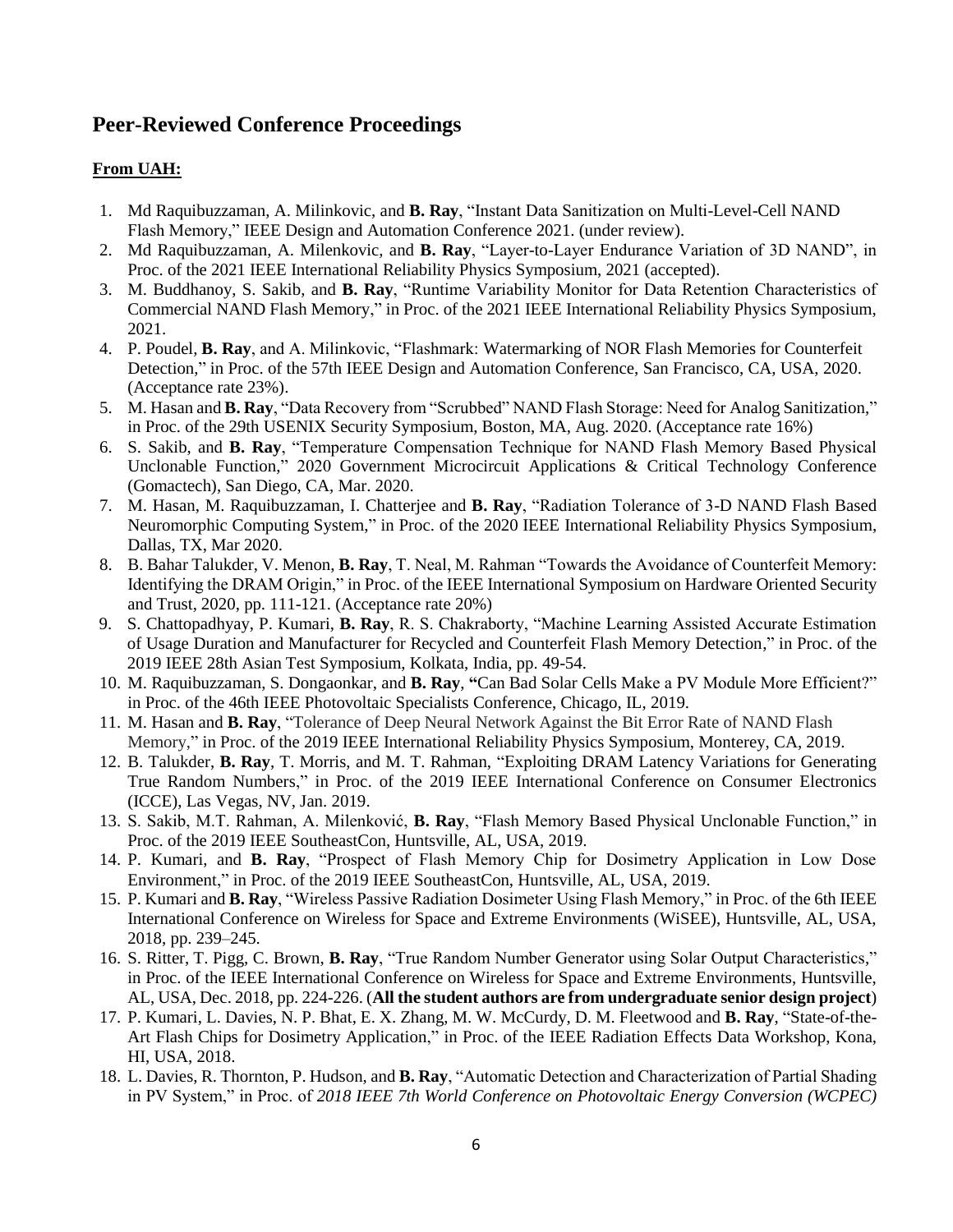*(A Joint Conference of 45th IEEE PVSC, 28th PVSEC, 34th EU PVSEC)*, Kona, HI, USA, 2018, pp. 1185– 1187. (**All the student authors are from undergraduate senior design project**)

19. P. Kumari, B. S. Talukder, S. Sakib, **B. Ray**, and M. T. Rahman, "Independent Detection of Recycled Flash Memory: Challenges and Solutions," in Proc. of the IEEE International Symposium on Hardware Oriented Security and Trust, Washington, DC, USA, 2018, pp. 89-95. (Acceptance rate 20.2%)

### **Prior to UAH:**

20. **B. Ray**, and M.A. Alam, "Role of Charged Defects on Organic Solar Cell Performance: Prospect of Heterojunction-Free Device Design," Proc. of the 39<sup>th</sup> IEEE Photovoltaic Specialists Conference (PVSC), Tampa, Florida, USA, 2013.

#### **(***Nominated for best student paper award in Area 6: Organic Photovoltaic***)**

- 21. R.K. Chavali, J.R. Wilcox, **B. Ray**, J.L. Gray, and M. A. Alam, "A Diagnostic Tool for Analyzing the Current-Voltage Characteristics in a-Si/c-Si Heterojunction Solar Cells," Proc. of the 39<sup>th</sup> IEEE Photovoltaic Specialists Conference (PVSC), Tampa, Florida, USA, 2013.
- 22. **B. Ray**, and M.A. Alam, "Is A Heterojunction Essential for High-Efficiency Organic Solar Cells?" Device Research Conference, Norte Dame, IN, USA, 2013.
- 23. **B. Ray**, M.A. Alam, "Achieving Fill Factor Above 80% in Organic Solar Cells by Interface Engineering," Proc. of the 38th IEEE Photovoltaic Specialists Conference (PVSC), Austin, TX, USA, 2012.

### **(***Best poster award in Area 6: Organic Photovoltaic***)**

24. **B. Ray**, M.A. Alam, "Optimum Morphology and Performance Gains of Organic Solar Cells," Proc. of the 37th IEEE Photovoltaic Specialists Conference (PVSC), Seattle, WA, USA, 2011.

## **(***Nominated for best student paper award in Area 6: Organic Photovoltaic***)**

- 25. M.A. Alam, **B. Ray**, M.R. Khan, and S. Dongaonkar, "The Essence and Efficiency Limits of Bulk-Heterostructure Organic Solar Cells," Proc. of MRS Fall Meeting, Boston, MA, USA, 2011.
- 26. M.A. Alam, **B. Ray**, M.R. Khan, "Untangling the Essence of Bulk Heterostructure Organic Solar Cells: Why Complex Need Not be Complicated," IEEE Semiconductor Device Research Symposium, College Park, MD, USA, 2011.
- 27. **B. Ray**, P.R. Nair, And M.A. Alam, "Morphology Dependent Short Circuit Current in Bulk Heterojunction Solar Cell," Proc. of the IEEE Photovoltaic Specialists Conference (PVSC), Honolulu, HI, USA, 2010.
- 28. **B. Ray**, M.R. Khan, and M.A. Alam, "Performance Improvement of Polymer Based Solar Cell by Ordered Nano-morphology," Proc. of the University Government Industry Micro/nano Symposium (UGIM), IEEE, West Lafayette, IN, USA, 2010.
- 29. **B. Ray**, P.R. Nair, R.E. García and M.A. Alam, "Modeling and Optimization of Polymer based Bulk Heterojunction (BH) Solar cell," Proc. of the IEEE International Electron Devices Meeting (IEDM), Baltimore, MD, USA, 2009.
- 30. **B. Ray** and S. Mahapatra, "A New Threshold Voltage Model for Omega Gate Cylindrical Nanowire Transistor," Proc. of the IEEE International Conference on VLSI Design, Hyderabad, India, 2008.
- 31. **B. Ray**, K. Shubhakar, and S. Mahapatra, "Necessity for Quantum Mechanical Simulation for the Future Technology Nodes," Proc. of the IEEE International Workshop on Physics of Semiconductor Devices (IWPSD), Mumbai, India, pp. 880 - 883, 2007.
- 32. A. Agarwal, **B. Ray**, M. Choudhury, A. Basu and S. Sarkar, "Automatic Extraction of Multiword Expressions in Bengali: An Approach for Miserly Resources Scenario," Proc. of the International Conference on Natural Language Processing (ICON), Hyderabad, India, pp. 165 - 172, Dec. 2004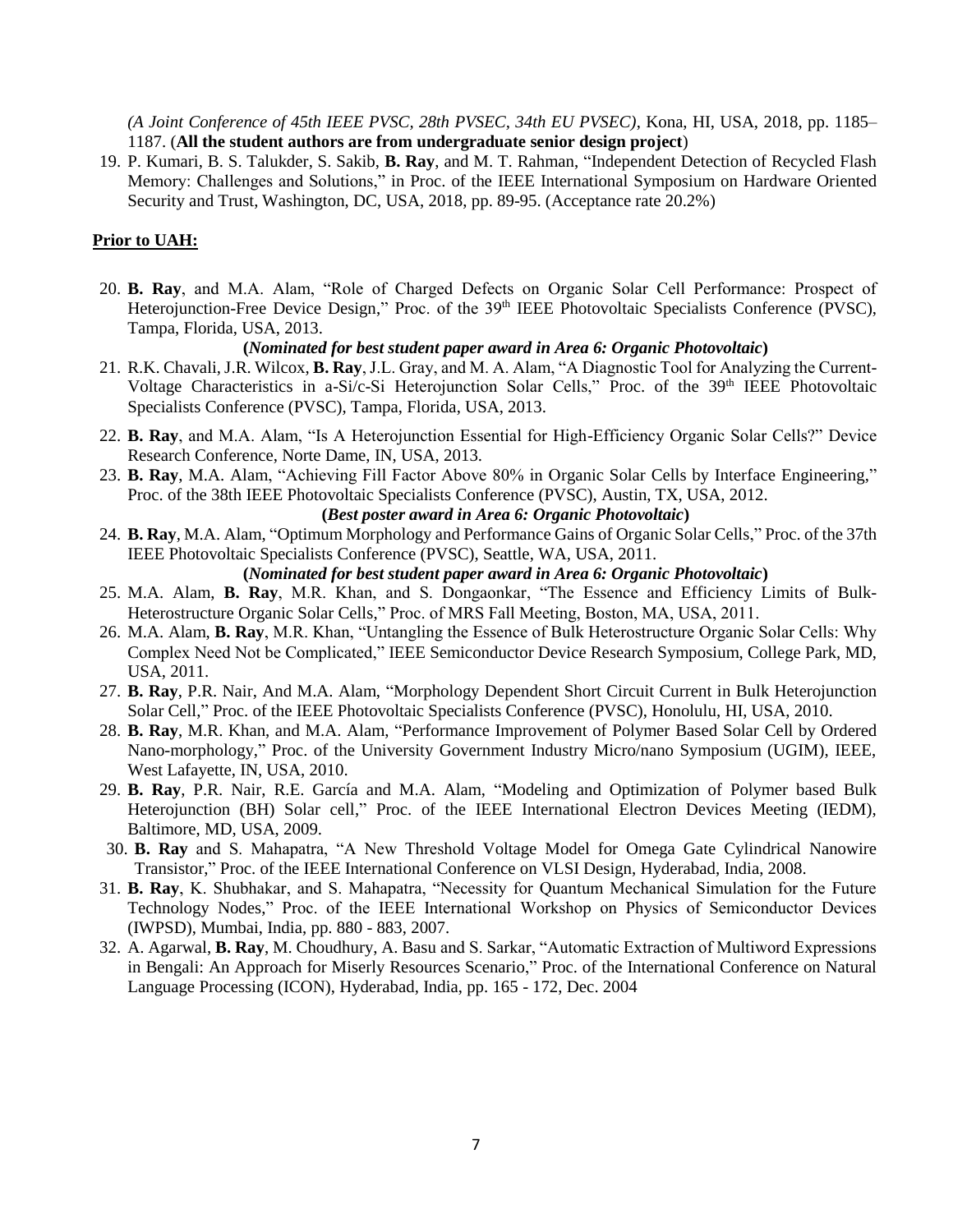## **Patents**

## **From UAH:**

- 1. **B. Ray,** "Systems and methods for runtime analog sanitation of memory," US patent # 11177003 (2021).
- 2. **B. Ray,** "Systems and methods to convert memory to one-time programmable memory," U.S. Patent # 11101009 (2021)
- 3. **B. Ray** and Preeti Kumari, "Systems and methods for hardening flash memory to radiation," US patent # 11164642 (2021).
- 4. **B. Ray** and M. T. Rahman**,** "Systems and methods for detecting counterfeit memory," U.S. Patent # 11114179 (2021).
- 5. **B. Ray**, "Systems and methods for sensing radiation using flash memory," U.S. Patent # 10878922 (2020)
- 6. **B. Ray**, Levi Davies, "Flash memory based radiation sensing," U.S. Patent # 10509132 (2019)
- 7. **B. Ray**, A. Milenkovic, Md. Raquibuzzaman, **"**Methods for energy-efficient storage in NAND flash memory," UAH Docket No. UAH-P-21007.
- 8. **B. Ray**, "Methods to Counter the Layer-Dependent Radiation Response of 3D NAND Flash Memory," UAH Docket No. UAH-P-21004.
- 9. **B. Ray,** A. Milenkovic, P. Kumari, "Methods to Enhance Radiation Tolerance of NAND Flash Memory," UAH Docket No.: *UAH-P-21005*.
- 10. **B. Ray,** "Methods for Detection of Defects in Flash Memory," UAH Docket No. *UAH-P-20028*.
- 11. **B. Ray**, Dylan Wallace, Andrew Lopes, Teven Buchanon, "Methods and design for partial shading tolerant car-roof PV," UAH Docket No. UAH-P-19026.
- 12. **B. Ray**, "True Random Number Generator using Solar Cell," UAH Docket No. UAH-P-18019.
- 13. **B. Ray**, "Long distance Traffic Monitoring using Solar-Powered Road Marker," UAH Docket No. UAH-P-18018.
- 14. **B. Ray**, and A. Milenkovic, "A method for true random number generation using read noise of flash memory," UAH Docket No. UAH-P-17022.

## **Prior to UAH:**

- 15. B. Ray, P. Rabkin, M. V. Dunga, G. J. Hemink, C. Chen, "Programming to minimize cross-temperature threshold voltage widening" U.S. Patent # 10978145 (2021)
- 16. M. V. Dunga, A. Khandelwal, C. Chen, and B. Ray, "System and method for string-based erase verify to create partial good blocks," U.S. Patent # 10535411 (2020).
- 17. M. V. Dunga, C. Chen, B. Ray, "Post write erase conditioning," U.S. Patent # 10269439 (2020)
- 18. H. Naik, B. Ray, M. V. Dunga, C. Chen, "Memory write verification using temperature compensation," U.S. Patent # 10304559 (2019).
- 19. B. Ray, M. V. Dunga, G. J. Hemink, and C. Chen, "Erase speed based wordline control," U.S. Patent # 10304551 (2019).
- 20. H. Naik, M. V. Dunga, C. Chen, B. Ray, "System and method for programming a memory device with multiple writes without an intervening erase," U.S. Patent # 9972396 (2018).
- 21. B. Ray, M. V. Dunga, and C. Chen, "Erase for partially programmed blocks in non-volatile memory," U.S. Patent # 10074440 (2018).
- 22. B. Ray, G. J. Hemink, M. V. Dunga, B. Rajamohanan, C. Chen, "Cell current based bit line voltage for Flash memory," U.S. Patent # 10008273 (2018).
- 23. Chris Yip, Philip Reusswig, Nian Niles Yang, Grishma Shah, Abuzer Azo Dogan, Biswajit Ray, Mohan Dunga, Joanna Lai, Changyuan Chen, "System solution for first read issue using time dependent read voltages," U.S. Patent # 9711231 (2017).
- 24. B. Ray, M. V. Dunga, C. Chen, "Apparatus and method for preconditioning currents to reduce errors in sensing for non-volatile memory," U.S. Patent # 9704588 (2017).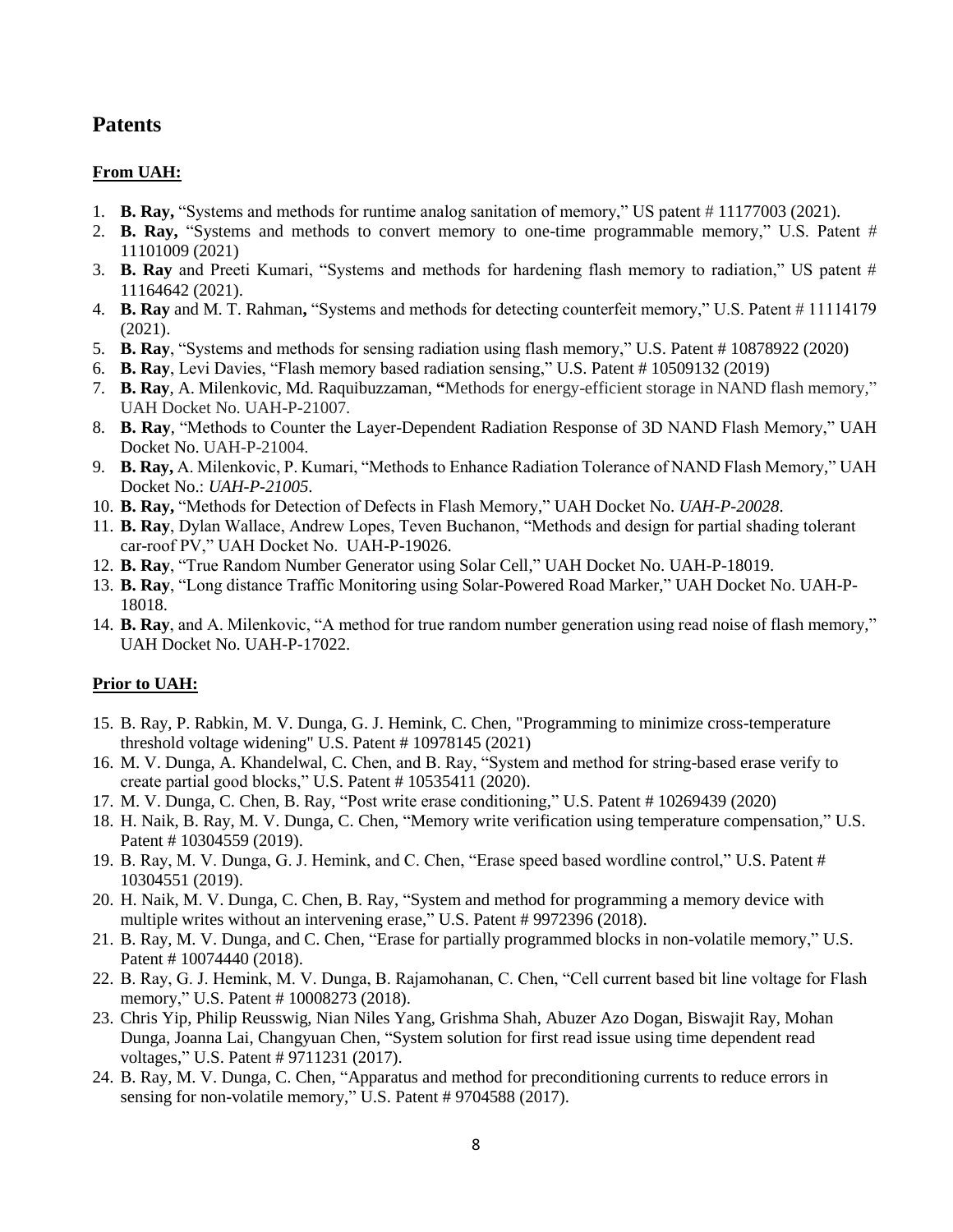- 25. B. Ray, M.V. Dunga, C. Chen, "Word line dependent temperature compensation scheme during sensing to counteract cross-temperature effect," U.S. Patent # 9543028 (2017).
- 26. B. Ray, A. Dogan, C. Chen, "Temperature dependent sensing scheme to counteract cross-temperature threshold voltage distribution widening," U.S. Patent # 9530512 (2016).

## **Book Chapter**

1. Alam, M. A., Pimparkar, N. and **Ray, B**. (2010) The Future of Microelectronics is … Macroelectronics, in Future Trends in Microelectronics: From Nanophotonics to Sensors and Energy (eds S. Luryi, J. Xu and A. Zaslavsky), John Wiley & Sons, Inc., Hoboken, NJ, USA. doi: 10.1002/9780470649343.ch30.

## **Oral/poster Presentations**

## **Invited talk:**

- 1. "3D NAND Storage for Extreme Environments," Sandia National Laboratory, Albuquerque, NM, August, 2021 (Host: Dr. Matthew Marinella)
- 2. "Application of 3D NAND Storage for Hardware-security, Extreme Environment and Edge-computing," Micron Technology, July, 2021, (Host: Mr. Himanshu Naik).
- 3. "3D NAND based Storage Systems for Hardware-security, Reliability and Edge-computing," Purdue University, West Lafayette, IN, June, 2021 (Host: Prof. Sumeet Gupta).
- 4. "NAND Flash Storage for Extreme Environments," Sandia National Laboratory, Albuquerque, NM, April, 2021 (Host: Dr. Khalid Hattar).
- 5. "Non-volatile Memories for Extreme Environments," NASA Goddard Space Flight Center, Jan. 2021 (Host: Dr. Jonathan Pellish)
- 6. "Application of Non-volatile Memories for Security and Sensing," Annual Technology Showcase Event at the University of Alabama in Huntsville, Feb. 2020 (Host: Mr. Kannan Grant).
- 7. "Wireless, Passive and Real-time Radiation Dosimeter for Enhanced Situational Awareness," Kansas State University, Manhattan KS, Oct. 2019 (Host: Prof. Suprem Das).
- 8. "Hack-proof Non-volatile Memory Systems," Air Force Research Laboratory, Albuquerque, NM, 2019 (Host: Dr. Jesse Mee).
- 9. "Low cost radiation dosimeter using flash memory chip," NASA Marshall Space Flight Center, Huntsville, AL, 2019 (Host: Dr. Mark King).
- 10. "Hack-proof Non-volatile Memory System," IEEE EDS Student Chapter, Indian Institute of Technology, Roorkee, India, May 2019 (Host: Prof. Bishnu Das).
- 11. "Secure Non-volatile Memory System," Indian Institute of Technology, Dhanbad, India, May 2019 (Host: Prof. Manodipon Sahoo)
- 12. "Hack-proof Non-volatile Memory System," IEEE Student Chapter, Indian Institute of Technology, Kharagpur, India, May 2019 (Host: Prof. Rajat Subhra Chakraborty)
- 13. "Hack-proof Non-volatile Memory System," Cypress Semiconductor, San Jose, CA, April 2019 (Host: Mr. Sandeep Krishnegowda).
- 14. "Hack-proof Non-volatile Memory System," Western Digital Corporation, Milpitas, CA, April 2019 (Host: Dr. Gertjan Hemink).
- 15. "Detection of Recycled Flash Memory," 2018 Southeast Symposium on Contemporary Engineering Topics (SSCET), Aug. 2018 (Host: Dr. Thomas Field).
- 16. "Perspective on Solar Energy Harvesting: What are the present Challenges?" National Institute of Technology, Agartala, India, October 2014 (Host: Prof. Swapan Bhaumik).
- 17. "Operation and Design of Organic Solar Cells," Bhabha Atomic Research Centre (BARC), India, January 2013 (Host: Dr. Dipak Palit).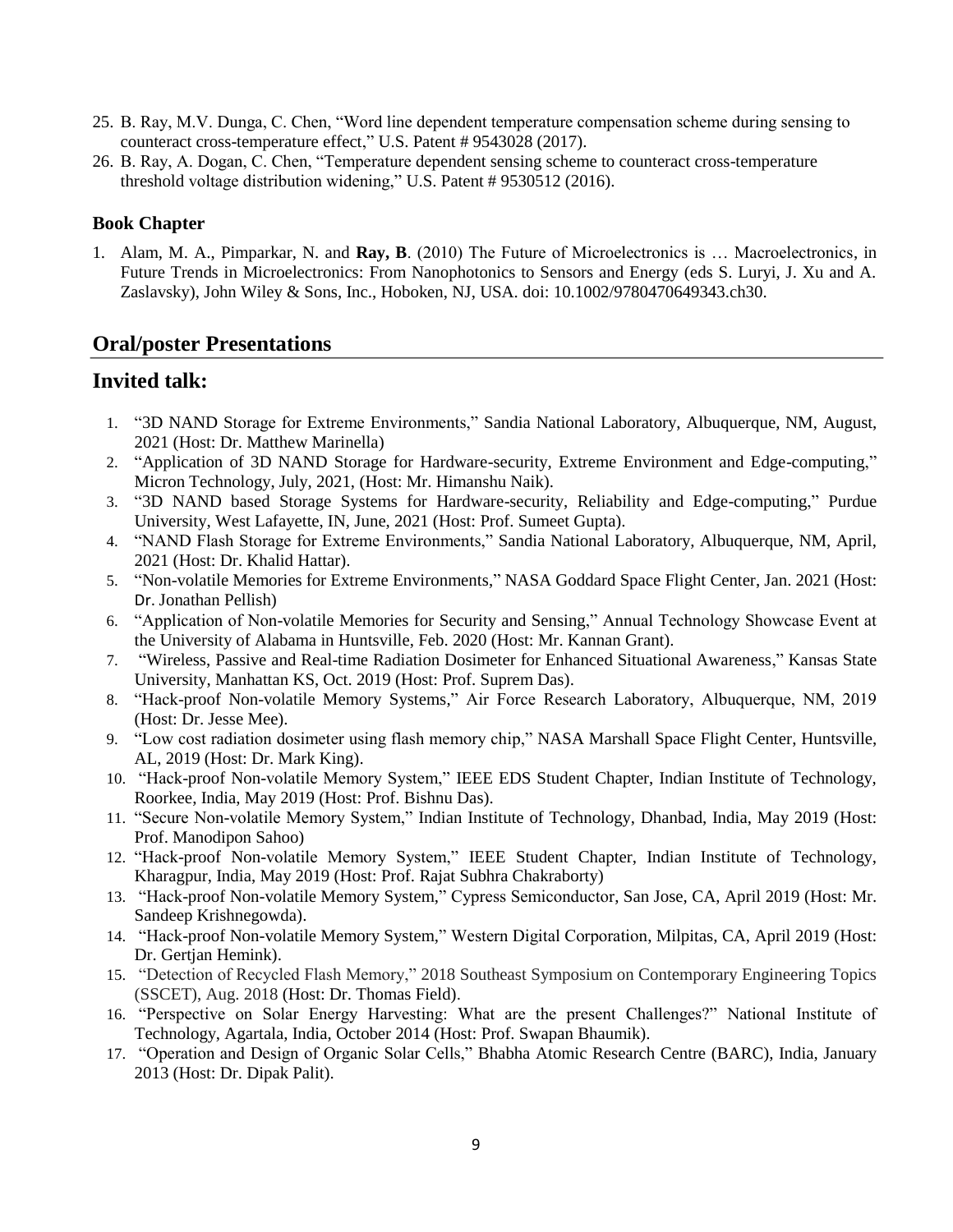- 18. "Defect Characterization in Organic Semiconductors by Forward Bias Capacitance," Network for Photovoltaic Technology (NPT) Center, Purdue University, November 2012 (Host: Prof. Mark Lundstrom).
- 19. "Performance Limits of Nano-Structured Organic Solar Cells," Tata Institute of Fundamental Research (TIFR), Mumbai, India, January 2012 (Host: Prof. K. L. Narasimhan).
- 20. "Morphology-Aware Design of High Performance Nano-Structured Organic Solar Cells," Indian Institute of Science, Bangalore, India, December 2011 (Host: Prof. Santanu Mahapatra).
- 21. "Design and Performance Limits of Organic Solar Cells," e-Workshop in Network for Photovoltaic Technology (NPT) Center, Purdue University, November 2011 (Host: Prof. Mark Lundstrom).
- 22. "OPV Operation: Insight from Numerical Simulation," Energy Frontier Research Center, Columbia University, April 2011 (Host: Prof. James Yardley).
- 23. "Organic Solar Cell: Modeling Optimization and Reliability," Indian Institute of Technology, Guwahati, India, January 2011 (Host: Prof. Amaresh Dalal).
- 24. "Modeling and Optimization of Polymer based Bulk Heterojunction (BH) Solar cell," Network for Computational Nanotechnology (NCN), Purdue University, 2010 (Host: Dr. Xufeng Wang).

# **Contributed Oral Presentation (Presenter's name in bold) from UAH:**

- 1. **P. Kumari,** M. Wasiolek, K. Hattar, N.P. Bhat and B. Ray, "Design considerations for flash memory based dosimeter," 2021 IEEE Nuclear and Space Radiation Effects Conference, July 2021.
- 2. M. Hasan, and **B. Ray**, "Data Recovery from "Scrubbed" NAND Flash Storage: Need for Analog Sanitization," 29th USENIX Security Symposium, Aug. 2020.
- 3. **P. Poudel**, B. Ray, and A. Milinkovic, "Flashmark: Watermarking of NOR Flash Memories for Counterfeit Detection," the 57th IEEE Design and Automation Conference, San Francisco, CA, USA, 2020.
- 4. **P. Kumari** and B. Ray, "Radiation Induced Error Mitigation by Read-Retry Technique for MLC 3-D NAND Flash Memory," 2020 IEEE Nuclear and Space Radiation Effects Conference, Nov 2020.
- 5. **S. Sakib**, A. Milinkovic and B. Ray, "Hardware Demonstration of Watermarking of NAND Flash Memory Chips," the IEEE International Symposium on Hardware Oriented Security and Trust, Dec. 2020.
- 6. **B. Bahar Talukder**, V. Menon, B. Ray, T. Neal, M. Rahman "Towards the Avoidance of Counterfeit Memory: Identifying the DRAM Origin," the IEEE International Symposium on Hardware Oriented Security and Trust, Dec. 2020.
- 7. S. Chattopadhyay, P. Kumari, B. Ray, **R. S. Chakraborty**, "Machine Learning Assisted Accurate Estimation of Usage Duration and Manufacturer for Recycled and Counterfeit Flash Memory Detection," in Proc. of the 2019 IEEE 28th Asian Test Symposium, Kolkata, India, Dec. 2019.
- 8. **S. Sakib**, M.T. Rahman, A. Milenković, B. Ray, "Flash Memory Based Physical Unclonable Function," the 2019 IEEE SoutheastCon, Huntsville, AL, USA, 2019.
- 9. **P. Kumari**, and B. Ray, "Prospect of Flash Memory Chip for Dosimetry Application in Low Dose Environment," the 2019 IEEE SoutheastCon, Huntsville, AL, USA, 2019.
- 10. **B. Talukder**, B. Ray, T. Morris, and M. T. Rahman, "Exploiting DRAM Latency Variations for Generating True Random Numbers," 2019 IEEE International Conference on Consumer Electronics (ICCE), Las Vegas, NV, Jan. 2019.
- 11. P. Kumari, F. Irom, and **B. Ray**, "Word Line Dependent Bit Error in 3-D NAND Flash Under Ionizing Radiation," 2019 IEEE Nuclear and Space Radiation Effects Conference, San Antonio, Texas, July 2019.
- 12. **P. Kumari** and B. Ray, "Wireless Passive Radiation Dosimeter Using Flash Memory," the 6<sup>th</sup> IEEE International Conference on Wireless for Space and Extreme Environments (WiSEE), Huntsville, AL, USA, 2018.
- 13. S. Ritter, T. Pigg, C. Brown, **B. Ray**, "True Random Number Generator using Solar Output Characteristics," in Proc. of the IEEE International Conference on Wireless for Space and Extreme Environments, Huntsville, AL, USA, Dec. 2018.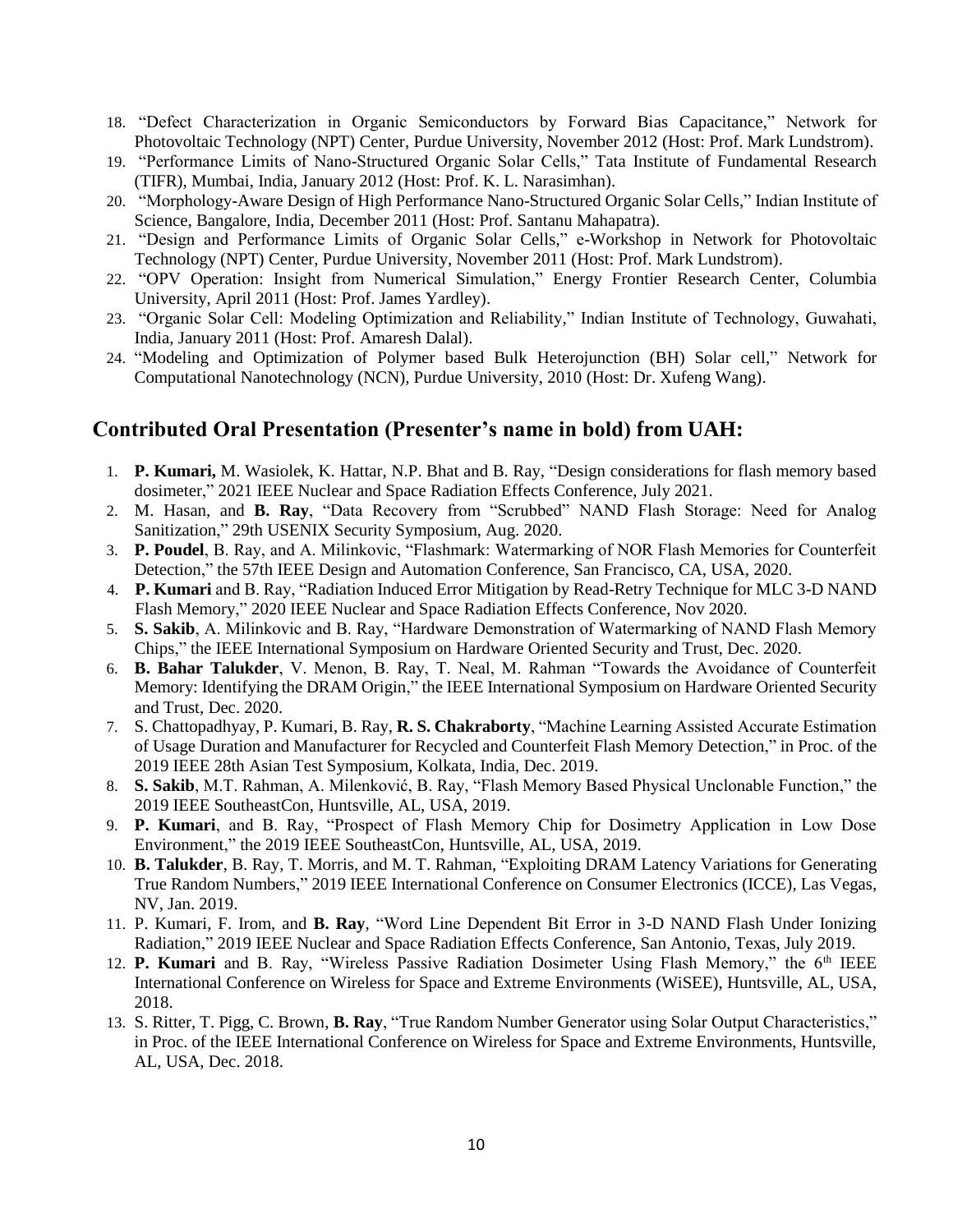14. P. Kumari, B. S. Talukder, S. Sakib, **B. Ray**, and M. T. Rahman, "Independent Detection of Recycled Flash Memory: Challenges and Solutions," the IEEE International Symposium on Hardware Oriented Security and Trust, Washington, DC, 2018.

# **Contributed Poster Presentation (Presenter's name in bold) from UAH:**

- 1. S. Sakib, **M. Buddhanoy**, U. Surendranathan, M. Wasiolek, K. Hattar and B. Ray, "Total-Ionizing-Dose Resistant Novel Data Encoding Technique for NAND Memory," 2021 IEEE Nuclear and Space Radiation Effects Conference, July 2021.
- 2. **U. Surendranathan**, M. Wasiolek, K. Hattar, D.M. Fleetwood and B. Ray, "Total-Ionizing-Dose Effects on Read Noise of MLC 3D NAND Memories," 2021 IEEE Nuclear and Space Radiation Effects Conference, July 2021.
- 3. **M. Buddhanoy**, U. Surendranathan, P. Kumari, M. Wasiolek, K. Hattar and B. Ray, "Total-Ionizing-Dose Effects on Long-term Data Retention Characteristics of Commercial 3D NAND Memories," 2021 IEEE Nuclear and Space Radiation Effects Conference, July 2021.
- 4. **M. Buddhanoy**, S. Sakib, and B. Ray, "Runtime Variability Monitor for Data Retention Characteristics of Commercial NAND Flash Memory," the 2021 IEEE International Reliability Physics Symposium, 2021.
- 5. S. Sakib, and **B. Ray**, "Temperature Compensation Technique for NAND Flash Memory Based Physical Unclonable Function," 2021 Government Microcircuit Applications & Critical Technology Conference (Gomactech).
- 6. **S. Sakib**, and B. Ray, "Total Ionization Dose Effects on NAND Flash Memory Based Physical Unclonable Function," 2020 IEEE Nuclear and Space Radiation Effects Conference, Dec 2020.
- 7. **U. Surendranathan** and B. Ray, "Gamma Ray Induced Error Pattern Analysis for MLC 3-D NAND," 2020 IEEE Nuclear and Space Radiation Effects Conference, Dec 2020.
- 8. M. Hasan, M. Raquibuzzaman, I. Chatterjee and **B. Ray**, "Radiation Tolerance of 3-D NAND Flash Based Neuromorphic Computing System" 2020 IEEE International Reliability Physics Symposium, Dallas, TX, Mar 2020.
- 9. M. Hasan and **B. Ray**, "Tolerance of Deep Neural Network Against the Bit Error Rate of NAND Flash Memory," in Proc. of the 2019 IEEE International Reliability Physics Symposium, Monterey, CA, 2019.
- 10. M. Raquibuzzaman, S. Dongaonkar, and **B. Ray**, "Can Bad Solar Cells Make a PV Module More Efficient?" the 46th IEEE Photovoltaic Specialists Conference, Chicago, IL, 2019.
- 11. **P. Kumari**, S. Sakib, B. M. S. Talukder, Md T. Rahman, B. Ray "Detection of Recycled Flash Memory using Timing Characteristics," Workshop for Women in Hardware and Systems Security (WISE), Washington, DC, 2018.
- 12. M. Raquibuzzaman, S. Huang, **B. Ray**, and R. S. Gorur, "Polymer-Metal Layered Structures for Improved Energy Storage," NASA Printed Electronics Workshop, Huntsville, AL 2018.
- 13. L. Davies, R. Thornton, P. Hudson, and **B. Ray**, "Automatic Detection and Characterization of Partial Shading in PV System," 2018 IEEE 7th World Conference on Photovoltaic Energy Conversion (WCPEC) (A Joint Conference of 45th IEEE PVSC, 28th PVSEC, 34th EU PVSEC), Kona, HI, USA, 2018.
- 14. P. Kumari, L. Davies, N. P. Bhat, E. X. Zhang, M. W. McCurdy, D. M. Fleetwood and **B. Ray**, "State-of-the-Art Flash Chips for Dosimetry Application," the IEEE Radiation Effects Data Workshop, Kona, HI, USA, 2018.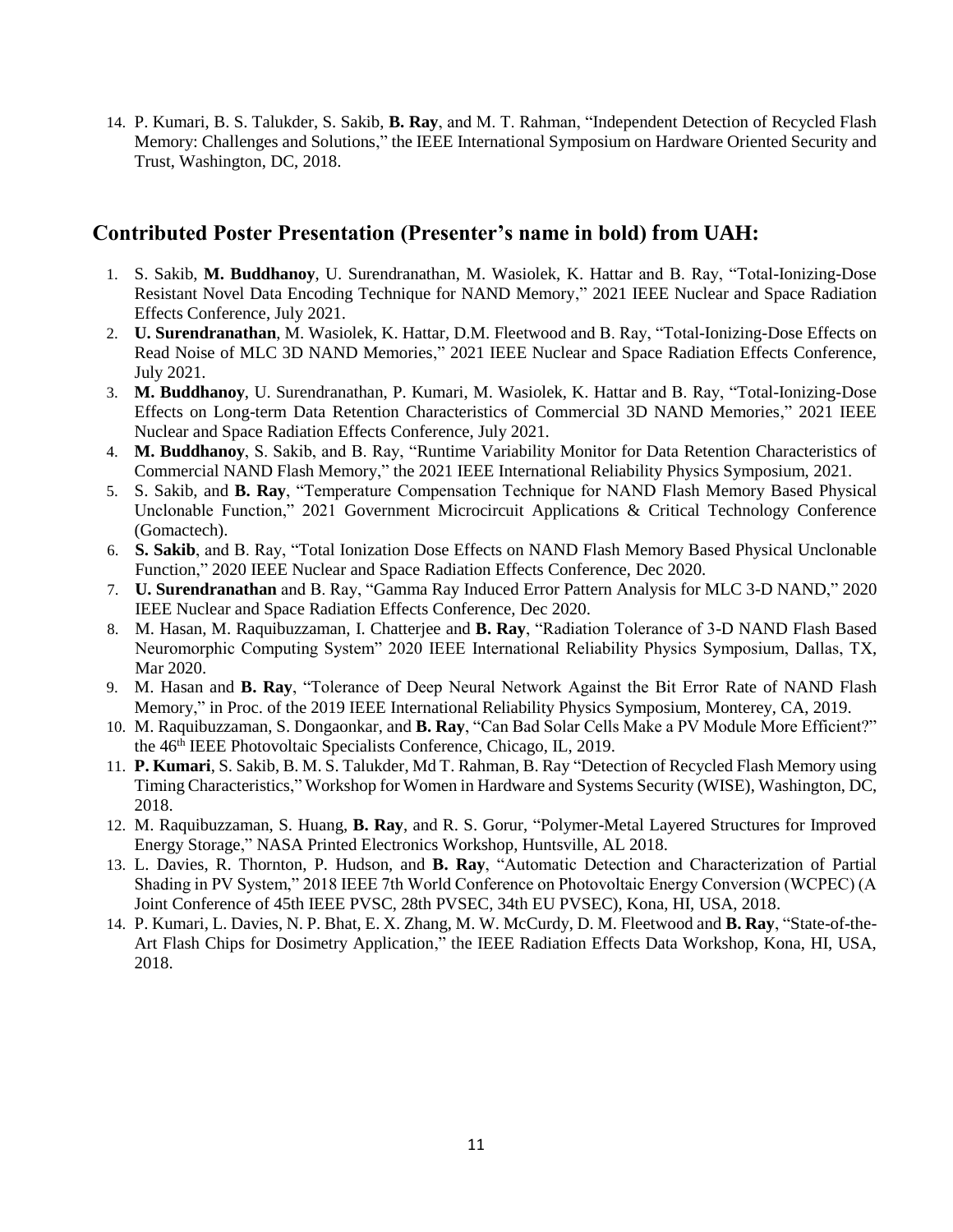# **Teaching and Curriculum Development**

### **Summary of courses taught:**

- EE 310: Solid State Fundamentals (Undergraduate course)
	- Enrollment:  $42 (F' 17)$ ,  $52(F'18)$ ,  $57 (F'19)$ ,  $62 (F'20)$
	- SIE Score (out of 5): 4.1 (F'17), 4.5 (F'18), 4.7 (F'19), 4.4 (F'20)
- EE 417/510: Photovoltaic Fundamentals (**New Undergraduate/ Graduate Course**)
	- Enrollment: 14(S'17), 28(S'18), 21(S'19), 12(S'20), 12 (S'21)
	- SIE Score (out of 5):  $4.8$  (S'17),  $4.9$  (S'18),  $4.9$  (S'19),  $4.6$  (S'20),  $4.9$  (S'21)
- EE 622: Hardware Reliability (**New Graduate Course**)
	- Enrollment: 12 (F'17), 4(F'18), 7 (F'19), 4 (F'20)
	- SIE Score (out of 5): 4.7 (F'17), 4.9 (F'18); 4.8 (F'19)

### **New curriculum development:**

- **New undergraduate course development: EE 417/510: Photovoltaic Fundamentals Description:** The course covers fundamental device physics for solar cell operation, reliability issues in panel and module design, partial shading problems on PV module, cost and efficiency analysis.
- **New graduate course development: EE 622: Hardware Reliability**

**Description:** The objective for this course is to provide students with an understanding of the essential physics of reliability of electronic devices as well as some of the practical technological considerations. The course will provide a fundamental framework for the students to explore how and when things fail as devices are turned on and off trillions of times during the years of operation. In addition, the course will introduce the students with the industry standards for the reliability qualification of electronic products as well as few system level countermeasures.

### **Senior design project offerings:**

- Spring 2021: "Alabama Smart Farm," Evan Coy, Austin Fox, Orif Negmatov, Joshua Rencher, Christina **Stovall**
- Fall 2020: "Wireless Impedance Analyzer for Remote Sensing," Joshua Pinkard, Michael Reyes-Brunick, Andrew Finocchio, Douglas Marr
- Fall 2019: "Car Roof PV Design," Dylan Wallace, Andrew Lopez, Teven Buchanon (**Contributed to a patent application, UAH patent disclosure #** *UAH-P-19026.)*
- Spring 2019: "PV Power Meter," Juan Gonzalez, Sajjwal Chaulagain
- Spring 2019: "Arduino based PV I-V tracker" John Bearden, Elizabeth Bekken, Dana Overton
- Spring 2018: "Automatic Shade detection on PV module" Levi Davies, Ryan Thornton, Paul Hudson (**Contributed to a publication in Proc. of** *2018 IEEE PVSC***, Kona, HI, USA, 2018**)
- Spring 2018: "Solar Power Monitor," Stephen Ritter, Connor Brown, Tyler Pigg (**Contributed to a publication in IEEE WiSEE 2018**)
- Fall 2017: "Radiation Hardening Through Error Analysis in Flash Memory," Aaron Mashburn, Bryan Fernandez, and Minh Nguyen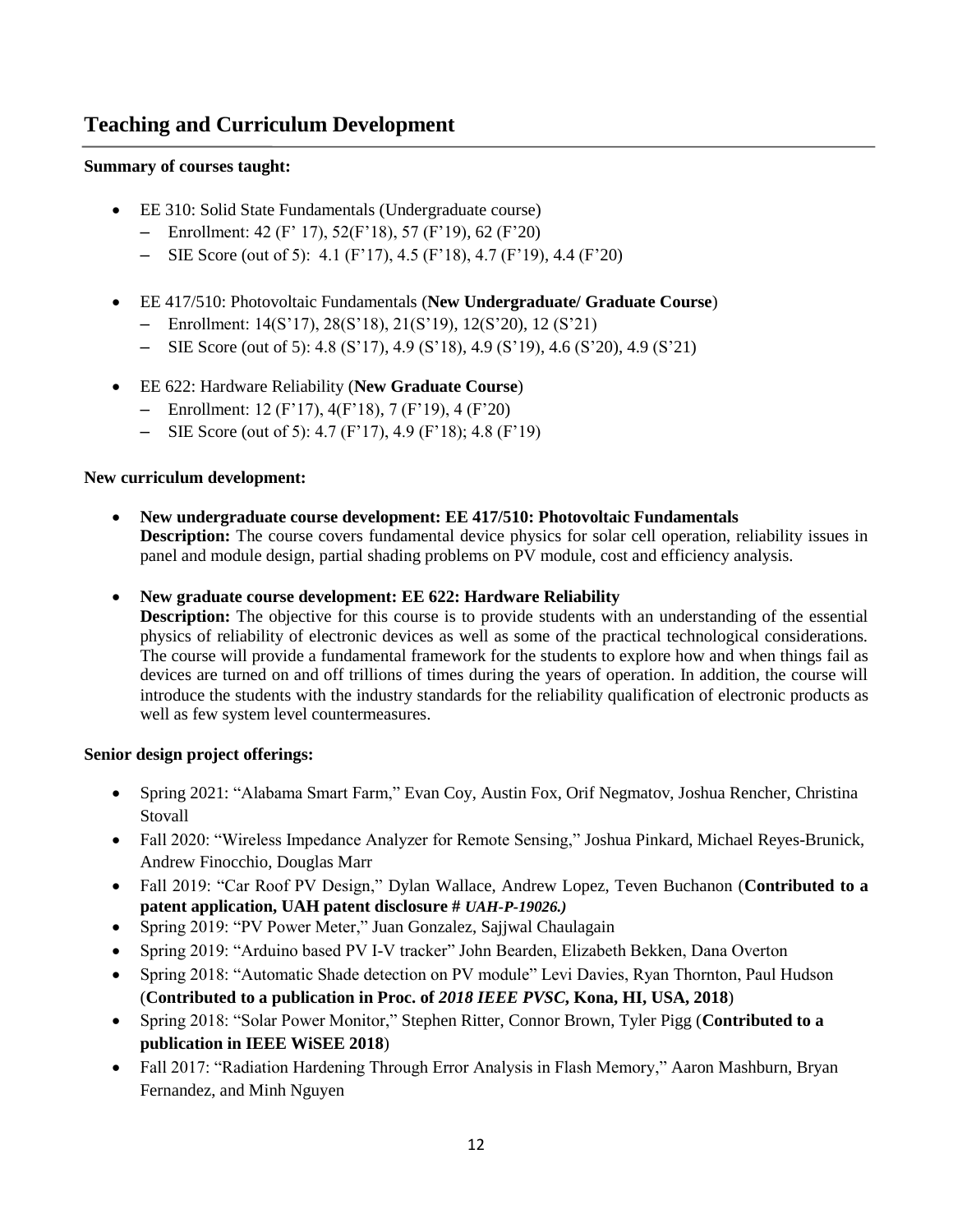# **Mentoring and Advising**

### **Current Ph.D. Students:**

- 1. Mr. Sijay Huang (Fall 2017-present) Thesis Topic: Numerical simulation of 3D NAND cells
- 2. Mr. Md Raquibuzzaman (Fall 2019- present) Thesis Topic: Energy efficient storage system design
- 3. Mr. Umeshwarnath Surendranathan (Spring 2020- present) Thesis Topic: Radiation tolerant non-volatile storage system
- 4. Ms. Matchima Buddhanoy (Fall 2021- present) Thesis Topic: Novel data encoding and sanitization concepts in solid state storage systems
- 5. Mr. Horace Wilson (Fall 2021- present) Thesis Topic: Byte addressable non-volatile memory

## **Former Ph.D. Students:**

- 1. Dr. Sadman Sakib, Ph.D. in Electrical Engineering, UAH, Spring 2021. **Thesis Title**: "Hardware Security Primitives using NAND Flash Memory" **Position after graduation**: Intel Corporation, Folsom, CA
- 2. Dr. Preeti Kumari, Ph.D. in Electrical Engineering, UAH, Spring 2021. **Thesis Title**: "Total Ionizing Dose Effects on the State-of-the-art NAND Flash Memories with an Emphasis on Dosimeter Design" **Position after graduation**: Micron Technology, Boise, ID

### **Former M.S. Students:**

- 1. Md Mehedi Hasan, M.S. in Computer Engineering, UAH, Spring 2020 **Thesis Title**: "Security and Privacy Threat of Scrubbed NAND Flash Memory and Countermeasure" **Position after graduation:** Pursuing PhD at Stony Brook University
- 2. Ms. Matchima Buddhanoy, M.S. in Electrical Engineering, UAH, Summer 2021 **Thesis Title**: "Data Retention Characteristics of Non-volatile Flash Memory" **Position after graduation:** Pursuing PhD at UAH

### **Ph.D. Thesis Committee Participation:**

- 1. Dr. Prawar Poudel, Ph.D. in Computer Engineering, UAH (Adviser: Dr. Milenkovic)
- 2. Dr. Caroline John, Ph.D. in Electrical Engineering, UAH (Adviser: Dr. Gorur)
- 3. Dr. Rithvik Reddy Gutha, Ph.D. in Physics, UAH (Adviser: Dr. Sadeghi)

### **M.S. Thesis Committee Participation:**

- 1. Mr. Md Kawser Bepary, M.S. in Computer Engineering, UAH (Adviser: Dr. Rahman)
- 2. Mr. Prawar Poudel, M.S. in Computer Engineering, UAH (Adviser: Dr. Milenkovic)
- 3. Mr. Md Raquibuzzaman, M.S. in Electrical Engineering, UAH (Adviser: Dr. Gorur)
- 4. Mr. William Ake, M.S. in Electrical Engineering, UAH (Adviser: Dr. Pour)